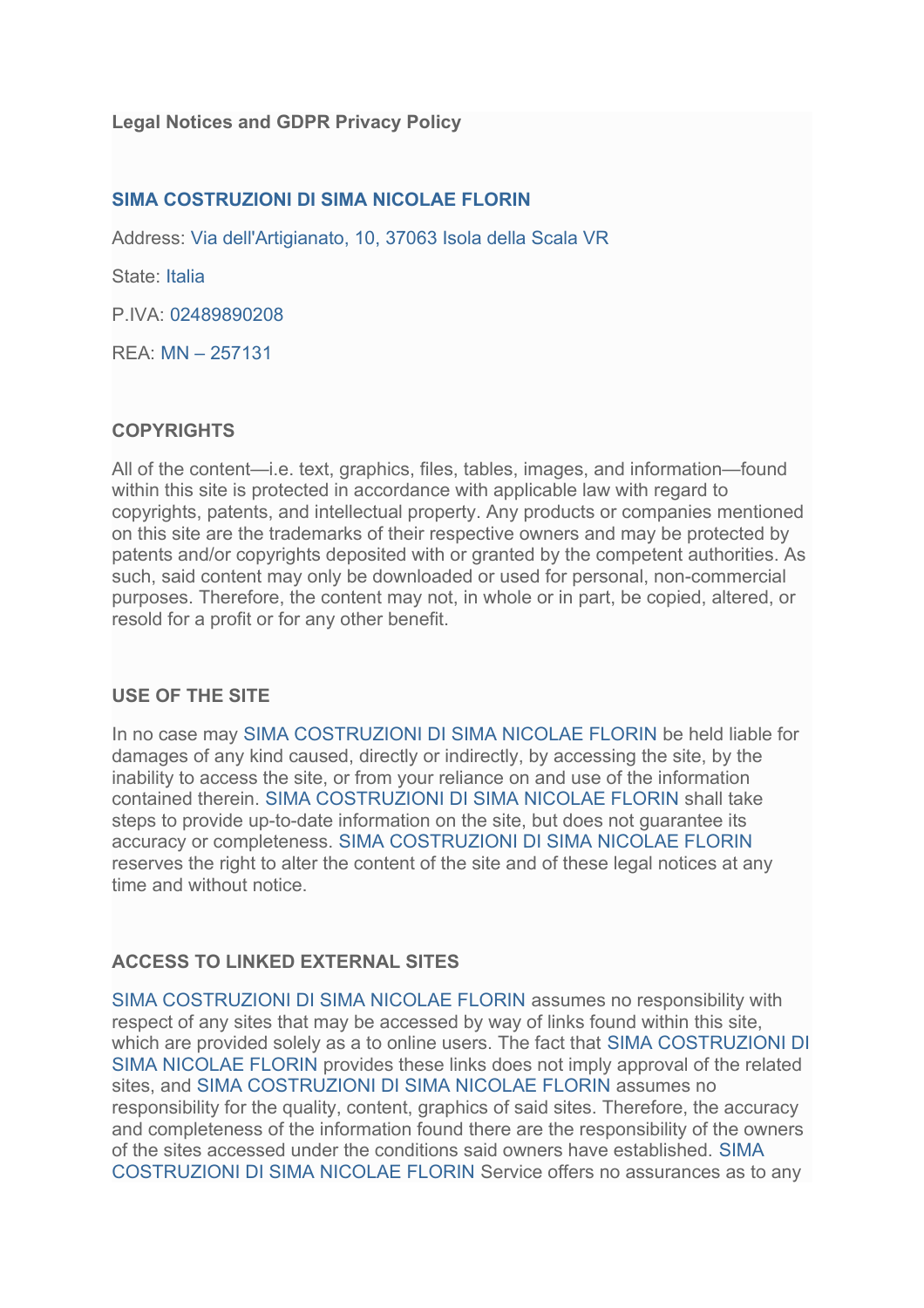software found on this site or on external sites and cannot guarantee their quality, security, or compatibility with any other systems in use.

# **SITE PRIVACY POLICY AND USE OF COOKIES**

In accordance with the obligations of the Italian data protection code (Legislative Decree no. 196 of 30 June 2003) and the European Union's General Data Protection Regulation (GDPR, Regulation no. 679/2016) as amended, this site respects and safeguards the privacy of its users and visitors and makes every effort possible and appropriate to not infringe upon the rights of its users.

This privacy policy applies solely to the online activities of this site and applies to site visitors/users. It does not apply to any information that may be received by way of channels other that this web site.

The purpose of this privacy policy is to ensure the utmost transparency with regard to the information gathered on the site and how it is used.

# **LEGAL BASIS OF THE PROCESSING**

This site processes data based on the consent provided. By viewing and making use of this site, visitors and users explicitly approve this privacy policy and consent to the processing of their personal information in relation to the methods and purposes described below, including any disclosure to third parties as necessary in order to provide a service.

Provision of the information and consent to its collection and processing is voluntary. Users may deny consent or revoke consent at any time (by email: info@simagoup.it). However, failure to consent may result in the inability to provide certain services, which may compromise the experience of using the site.

By "processing" of personal data we mean any transaction or set of transactions conducted with or without the aid of electronic or otherwise automated means in relation to the collection, logging, organization, conservation, processing, modification, selection, extraction, viewing, comparison, use, interconnection, blocking, communication, disclosure, cancellation, and destruction of said data.

As of 25 May 2018 (the effective date of the GDPR), this site shall process certain data based on the legitimate interests of the data controller.

#### **DATA COLLECTION AND PURPOSES**

Like all web sites, this site makes use of log files to store information gathered automatically during a user's visit to the site. The following information may be gathered in this way:

- internet protocol (IP) address;
- type of browser and parameters of the device used to connect to the site;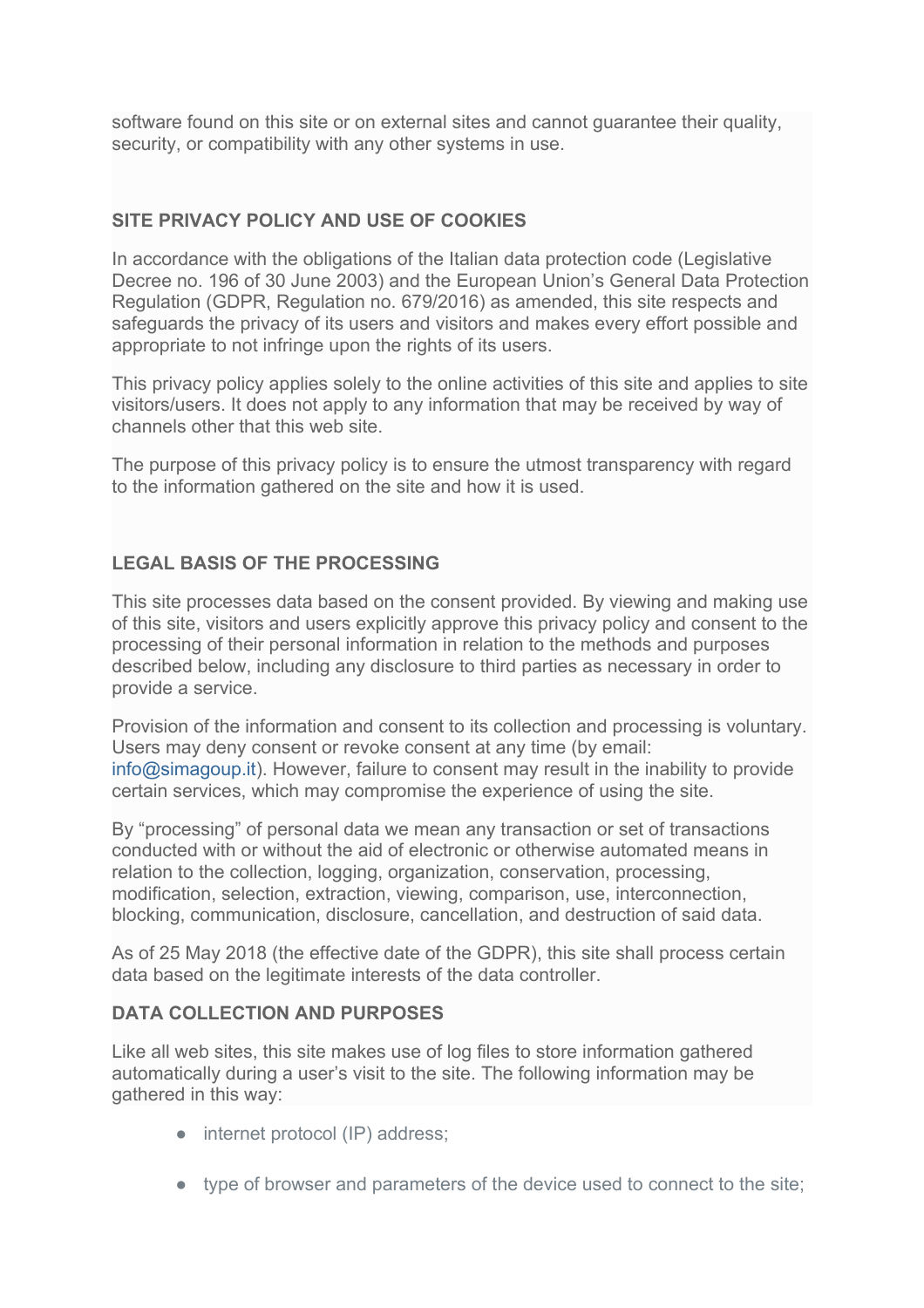- name of the internet service provider (ISP);
- date and time of the visit;
- referral web page and outbound page;
- country of origin;
- possibly the number of clicks.

This data is gathered for the following purposes:

- solely in aggregate and anonymous form in order to verify the proper functioning of the site. None of this information is connected to the actual person/user of the site and cannot be used to make such an identification (as of 25 May 2018, this information is to be processed based on the legitimate interests of the data controller);
- for the purposes of security (anti-spam filters, firewalls, virus detection), the data logged automatically may also include personal information such as the IP address, which may be used, in accordance with applicable law, to block attempts to harm the site, harm other users, or otherwise cause damage or commit a crime. This data is never used for user identification or profiling and is not cross-checked with other data or provided to third parties; it is used solely for the purpose of protecting the site and its users (as of 25 May 2018, this information is to be processed based on the legitimate interests of the data controller);
- to provide data to third parties that provide functions that are necessary to service provision, such as the management of comments on the site, requests for information, site maintenance, accounting and administration, or managing requests for cost estimates by sending data to retailers or dealers in the area of the requester.

In the event the site allows for the posting of comments or the user requests specific services (by way of the Contact Us section), the site automatically gathers and logs certain data identifying the user, including the e-mail address and nickname. This information is understood to be provided voluntarily by the user upon provision of the service and is processed with the user's consent. By posting a comment or other information, the user expressly accepts the privacy policy and, in particular, consents to the content posted being freely viewable by other visitors to the site.

The data received will be used solely for provision of the service requested and solely for the time necessary to provide the service.

Information that users of the site decide to make public by way of the services and tools provided is provided by them voluntarily and consciously, thereby exempting the Site Owner and the Data Controller from any and all liability with regard to any violations of the law. It is up to the users to ensure that they are authorized to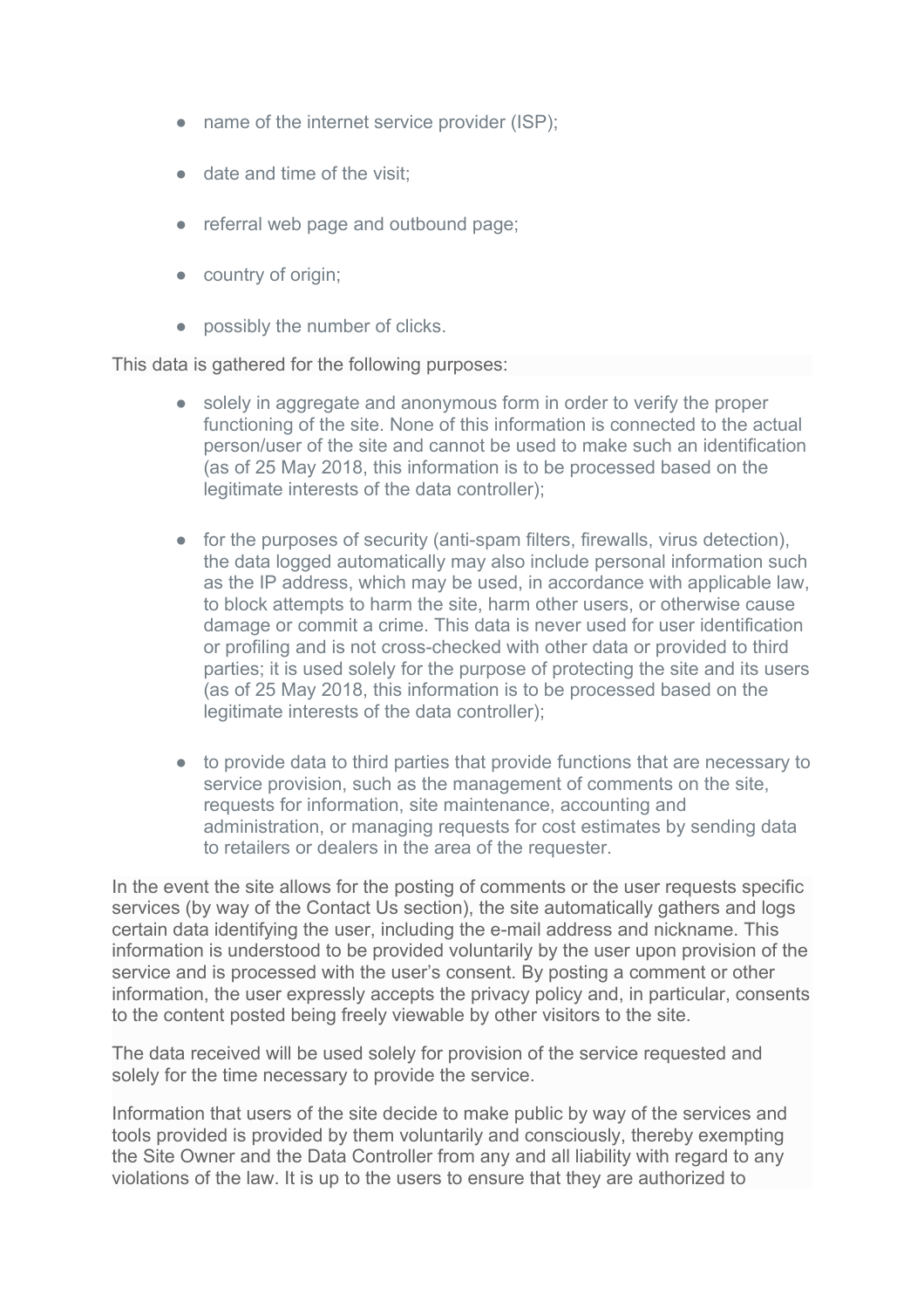disclose personal data of third parties or content that may be protected by national or international law.

If comments are managed by way of an external service (e.g. Disqus), see the policies of that service for further information (see the section on cookies).

Data gathered by the site during its use is used solely for the purposes specified above and is stored for solely for the time needed to execute the activities specified. In any event, personal data gathered by the site will not be provided to third parties for any reason, unless there is a legitimate request by law enforcement and only in the cases required by law. However, data may be provided to third parties if necessary for the provision of a specific service requested by the User (e.g. sending a cost estimate to dealers, sending replies to inquiries, sending comments) or in order to conduct security checks or for site optimization.

The methods of processing personal data provided by way of this web site include the use of manual, electronic, and screen-based mechanisms (including fax, phone, electronic mail, and other electronic and/or automated systems of communication) in a manner that ensures security as well as observance of the principles of fairness, legality, transparency, and confidentiality of the data. This personal information is processed by SIMA COSTRUZIONI DI SIMA NICOLAE FLORIN solely for the time necessary to fulfill the purposes for which the information was gathered.

The personal data provided by users who make purchases or request materials or information by way of this web site will be processed for the purpose of executing the request sent and for the provision of services or execution of agreements entered into and for which registration is required, as well as for all other purposes specified herein, and may be disclosed to third parties in the event it should be necessary for said purposes.

Upon consent of the data subject, SIMA COSTRUZIONI DI SIMA NICOLAE FLORIN may process any personal data provided for commercial purposes and to carry out direct marketing efforts, such as sending informational materials and commercial communications, as well as to conduct market research.

This data may be processed by personnel hired for the purpose by SIMA COSTRUZIONI DI SIMA NICOLAE FLORIN only in the event said processing is necessary to the completion of their duties and solely conducting the operations necessary to said duties. To this end, the data provided, or a portion thereof, may be disclosed to affiliated companies; individuals, professional firms, and other enterprises that provide consulting and support to SIMA COSTRUZIONI DI SIMA NICOLAE FLORIN in relation to accounting, administration, and legal, fiscal or financial affairs; parties allowed access to the data by law or by order of law enforcement; and parties responsible for the technical functioning of the web site.

#### **PROCESSING LOCATION**

The data gathered by the site is processed at the offices of the Data Controller, SIMA COSTRUZIONI DI SIMA NICOLAE FLORIN, and at the data center of the web hosting provider. The web hosting provider responsible for handling and processing the data on behalf of the controller is located within the European Economic Area and acts in compliance with European legislation.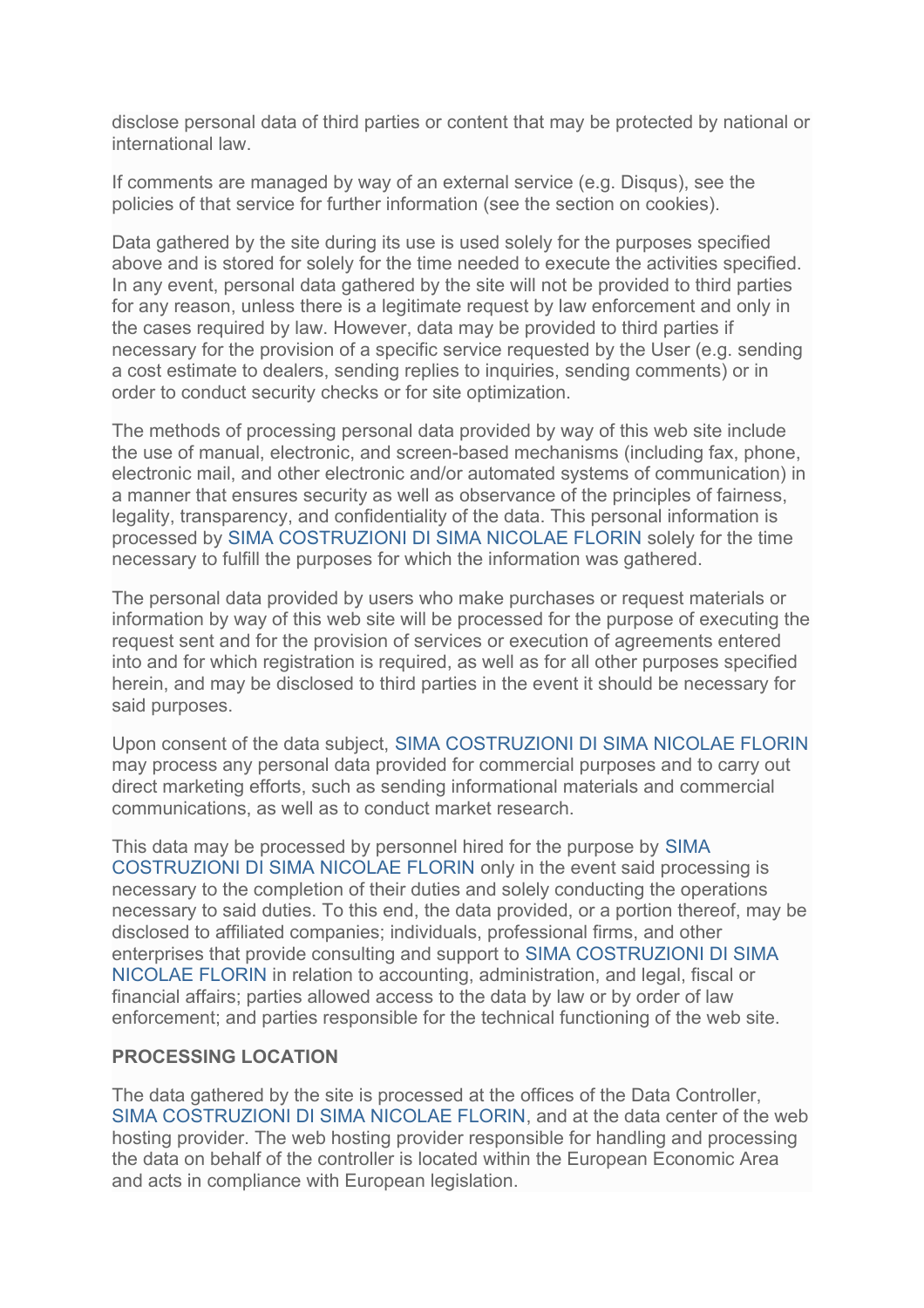## **COOKIES**

In line with standard practice, this web site makes use of "cookies", i.e. small text files that are used to store information related to visitor preferences, in order to improve the functioning of the site, to simplify navigation by automating procedures (e.g. logging in, interface language, etc.), and to analyze site usage.

Session cookies are essential in order to distinguish between the connected users and are used to prevent a requested function from being provided to the incorrect user, as well as for security purposes in order to prevent cyber attacks on the site. Session cookies contain no personal data and last solely for the duration of the current session, i.e. until closing the browser. No consent is required for such cookies.

Functionality cookies used by the site are strictly necessary in order to use the site and are connected with an explicit request for a function by the user (e.g. logging in). No consent is required.

By using the site, continuing to navigate around the site, or clicking "OK" on the banner displayed when first accessing the site, visitors expressly consent to the use of cookies and similar technologies, and specifically to the storage of these cookies on the device being used for the purposes specified above and the access of information on the device by way of the cookies.

Disabling cookies

Cookies are tied to the browser being used. They may be disabled directly within the browser, thereby refusing/revoking consent for the use of cookies. It is important to note that disabling cookies could prevent the proper use of certain functions of the site.

Instructions for disabling cookies may be found on the following web pages:

[Microsoft Internet Explorer](https://support.microsoft.com/it-it/help/17442/windows-internet-explorer-delete-manage-cookies) –

[Microsoft Edge](https://support.microsoft.com/it-it/help/4027947/windows-delete-cookies) –

[Mozilla Firefox](https://support.mozilla.org/it/kb/Attivare%20e%20disattivare%20i%20cookie) –

 [Google Chrome](https://support.google.com/chrome/answer/95647?hl=it) [–](http://support.google.com/chrome/bin/answer.py?hl=it&answer=95647) 

[Opera](http://help.opera.com/Windows/10.00/it/cookies.html) –

[Apple Safari](https://support.apple.com/it-it/HT201265)

#### **THIRD-PARTY COOKIES**

This site also acts as an intermediary for the cookies of third parties, which are used to provide additional services and functionality to visitors and to improve the use of the site, such as in the case of social-media buttons. This privacy policy does not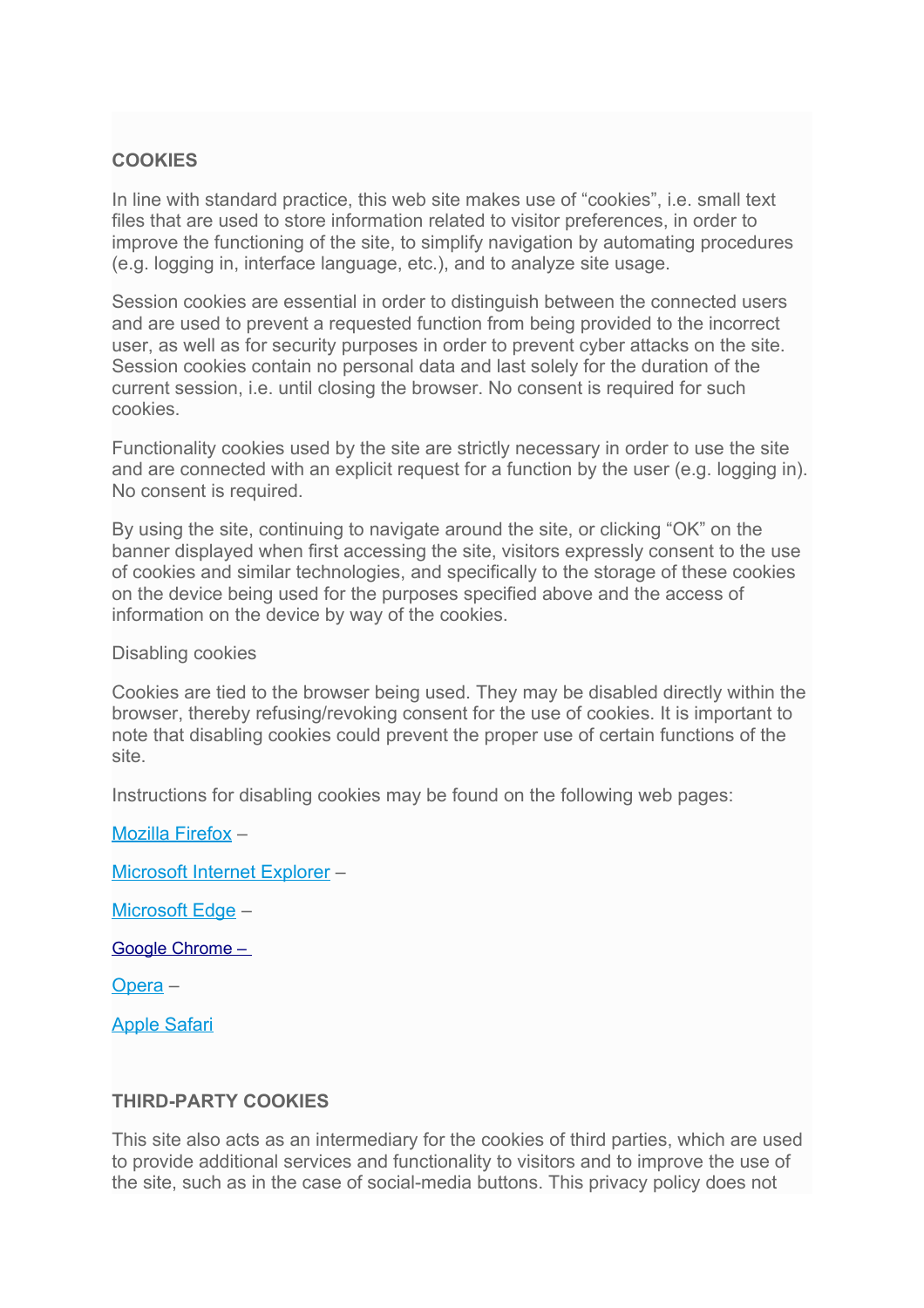apply to the services provided by third parties, and this site has no control over their cookies, which are managed entirely by the third parties themselves, nor does it have any access to the information gathered by way of these cookies. The dataprovision agreement is directly between the user/visitor and the third parties, and this site is in no way involved in said provision. As a result, the policies concerning the use and purposes of these cookies, as well as the procedures for disabling them, are provided directly by the third parties on the pages specified below.

Specifically, this site uses cookies from the following third parties:

– Google (Google Analytics cookies): Google Analytics is a Google analysis tool that uses performance cookies to gather anonymous navigation data (truncated to the last octet) in order to analyze use of the site, compile reports on site activity, and provide other information, such as the number of visitors and the pages visited. Google may also transfer this data to third parties where allowed by law or in the event said third parties process this data on Google's behalf. Google will not associate the IP address with any other data in Google's possession. The data transmitted to Google is stored on Google's servers in the United States.

Further information on Google Analytics cookies may be found on the page [Google](https://developers.google.com/analytics/devguides/collection/analyticsjs/cookie-usage)  [Analytics Cookie Usage on Websites.](https://developers.google.com/analytics/devguides/collection/analyticsjs/cookie-usage)

Users may opt out of the collection of data by Google Analytics by installing the [Google Analytics Opt-out Browser Add-on.](https://tools.google.com/dlpage/gaoptout)

– Google (YouTube cookies). YouTube is a platform owned by Google for the sharing of videos and uses cookies to gather information on users and on the devices used.

Most of the videos found on the site do not generate cookies when accessing the page as a result of setting ["Privacy Enhanced Mode](https://support.google.com/youtube/answer/171780?expand=PrivacyEnhancedMode#privacy) (no cookies)", which ensures that YouTube does not store any information on visitors unless they voluntarily play the video.

For more information on the use and processing of data by Google, we recommend reading Google's policy [here,](http://www.google.com/intl/it/policies/privacy/) as well as the page [How Google uses information from](https://policies.google.com/privacy/partners?hl=en) [sites or apps that use our services.](https://policies.google.com/privacy/partners?hl=en)

– Disqus. A comment hosting service for web sites that sets cookies for pages that include a comment box. Data gathered: number of users and their actions, IP address, browser used, identifier of the web site that includes the comment box, information connecting site visits with the user's Google, Facebook, Twitter, or Disqus account if logged in. This cookie does not identify the User personally unless logged into Disqus in the event the user has logged in with a Disqus, Google, Facebook, or Twitter account. For more information on the use and processing of data, we recommend reading the **Disqus privacy policy**. Users may also selectively disable Disqus collection of personal data by visiting the [opt-out page.](https://help.disqus.com/customer/portal/articles/1657951)

## **SOCIAL NETWORK PLUGINS**

This site also includes social network plugins and buttons that simplify the sharing of content to your favorite social networks. These plugins are programmed so as not to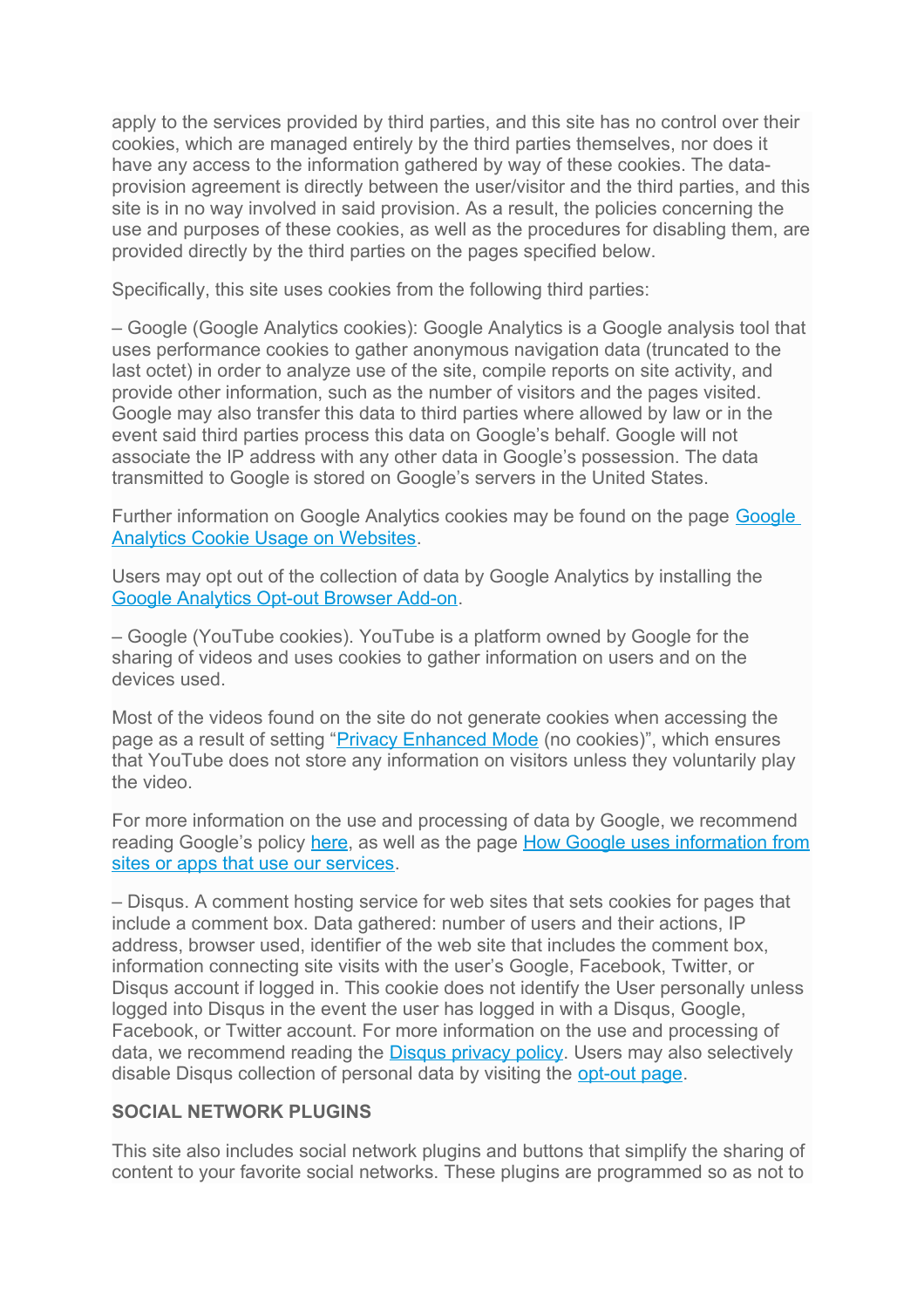set any cookies upon accessing the page, so as to protect user privacy. Cookies may be set, if required by the social network, only when the user actually and voluntarily uses the plugin. It is important to note that, if users visit the site while logged into a given social network, they have already consented to the use of cookies distributed by way of this site when signing up for that social network.

Collection and use of the information obtained by way of the plugin is governed by the respective privacy policies of the various social networks. See the following:

- [Facebook](https://www.facebook.com/about/privacy/)[\(cookie policy\)](https://www.facebook.com/help/cookies/)
- [Twitter](https://twitter.com/privacy?lang=it)[\(cookie policy\)](https://help.twitter.com/en/rules-and-policies/twitter-cookies)
- [LinkedIn\(](https://www.linkedin.com/legal/privacy-policy)[cookie policy\)](https://www.linkedin.com/legal/cookie-policy)
- [Google+\(](http://www.google.com/intl/it/policies/privacy/)[cookie policy\)](https://policies.google.com/technologies/cookies?hl=en).
- [PayPal \(cookie policy\)](https://www.paypal.com/us/webapps/mpp/ua/cookie-full)

## **TRANSFER OF DATA TO COUNTRIES OUTSIDE THE EU**

This site may share certain data collected with services located outside of the European Union, particularly with Google, Facebook and Microsoft (LinkedIn) by way of social plugins and Google Analytics. Said transfer is authorized in accordance with specific [decisions of the European Union and of Italy's data protection authority,](http://eur-lex.europa.eu/legal-content/EN/TXT/?uri=CELEX:32016D1250) specifically Commission Implementing Decision 2016/1250 (see also the [Privacy](http://eur-lex.europa.eu/legal-content/EN/TXT/?uri=CELEX:32016D1250)  [Shield\)](http://eur-lex.europa.eu/legal-content/EN/TXT/?uri=CELEX:32016D1250); therefore, no further consent is required. The companies mentioned above also ensure their participation in the Privacy Shield.

## **SECURITY MEASURES**

This site processes user data in a legal and proper manner and implements safety measures aimed at preventing the unauthorized disclosure, alteration, destruction of, or access to data. Processing is done with the aid of electronic and/or screen-based mechanisms and following organizational procedures and approaches that are strictly correlated to the purposes specified. Site management software is also constantly updated and scanned regularly to detect any viruses or dangerous code.

In certain cases, in addition to the controller, certain categories of parties involved in site organization (e.g. personnel in administration, sales, marketing, or legal affairs, and system administrators) or external parties (such as technical service providers, postal couriers, hosting providers, marketing agencies, and other IT firms) may have access to the data.

## **USER RIGHTS**

In accordance with European General Data Protection Regulation (GDPR) 679/2016 and with Article 7 of Italian Legislative Decree no. 196 of 30 June 2003 (http://www.garanteprivacy.it/web/guest/home/docweb/-/docweb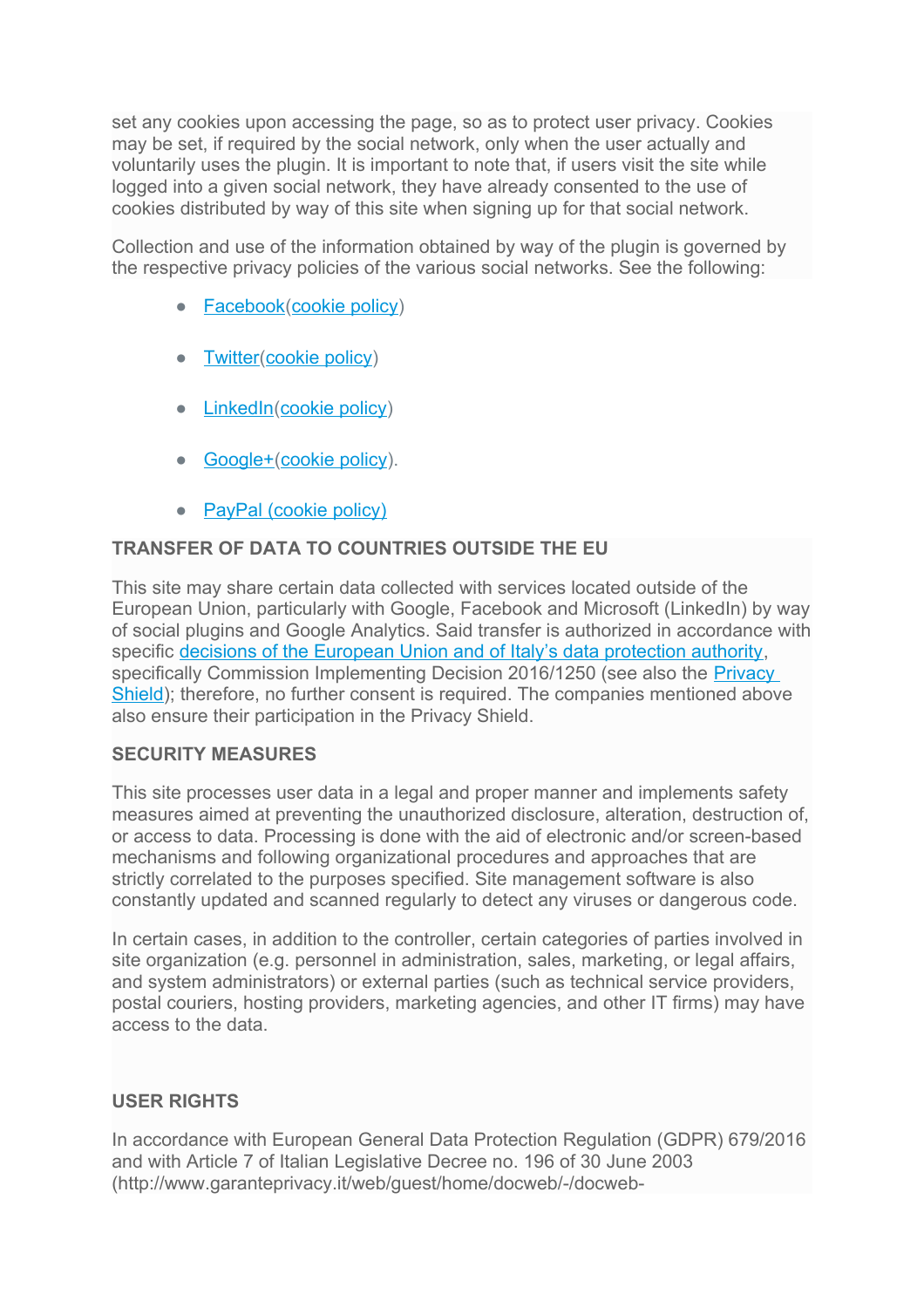display/docweb/1311248), Users may, based on the procedures and limitations defined by applicable laws and regulations, exercise the following rights:

- to oppose, for just cause, the processing, in whole or in part, of personal data that concerns them for the purpose of sending marketing or directsales materials or for conducting market research or other commercial communications;
- to request confirmation of the existence of personal data that concerns them (right to access):
- $\bullet$  to know the origin of the data;
- to have the data communicated to them in intelligible form;
- to receive information concerning the methods, procedures, and purposes of the processing;
- to request updates, corrections, integrations, cancellations, anonymization, or blocking of illicit data processing, including processing that is not necessary for the purposes for which it was collected;
- to receive, in the event of processing based on consent and at the cost solely of any medium used, their data provided to the controller in a structured form that is readable by data-processing systems and in a format that is commonly used by electronic devices;
- to file a complaint with the competent authority (e.g. the Italian dataprotection authority, see [here\)](http://www.garanteprivacy.it/web/guest/home/docweb/-/docweb-display/docweb/4535524); and
- generally, to exercise all rights granted by applicable law.

In the event the data has been processed based on legitimate interests, the rights of the data subject (with the exception of the right to portability, which is not established by law), and particularly the right to oppose to processing, are still ensured and may be exercised by sending a request to the data controller.

SIMA COSTRUZIONI DI SIMA NICOLAE FLORIN would also like to reiterate that failure to provide personal information that has been marked as mandatory would make it impossible to perform the agreement concerned, whereas failure to provide information that has not been marked as mandatory shall have no consequences in terms of executing the request.

Data subjects may exercise their rights and request information concerning the processing of personal data by sending a message to the e-mail address: info@simagoup.it